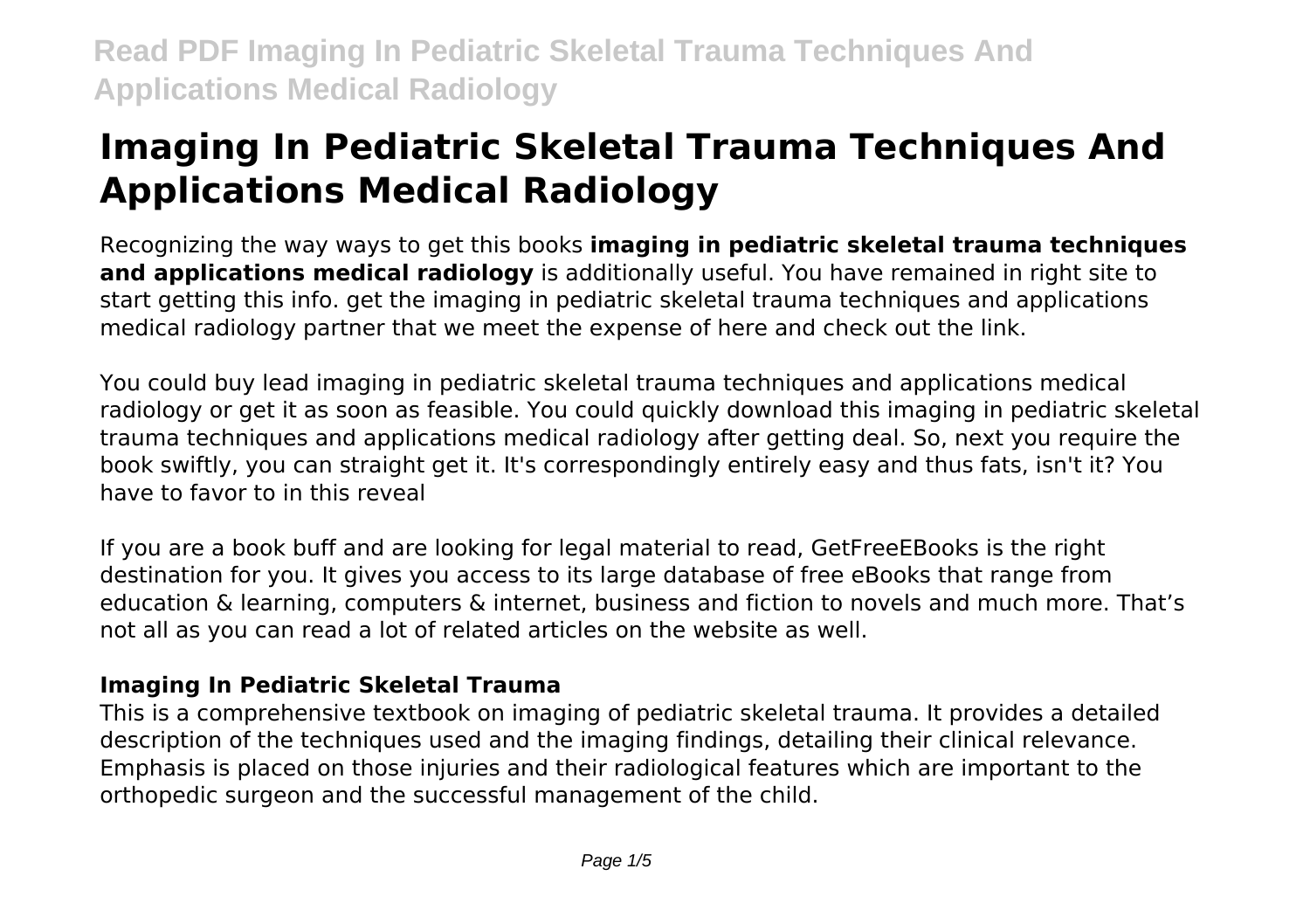#### **Imaging in Pediatric Skeletal Trauma - Techniques and ...**

This is a comprehensive textbook on imaging of pediatric skeletal trauma. It provides a detailed description of the techniques used and the imaging findings, detailing their clinical relevance. Emphasis is placed on those injuries and their radiological features which are important to the orthopedic surgeon and the successful management of the child.

#### **Imaging in Pediatric Skeletal Trauma: Techniques and ...**

Introduction. This is a comprehensive textbook on imaging of pediatric skeletal trauma. It provides a detailed description of the techniques used and the imaging findings, detailing their clinical relevance. Emphasis is placed on those injuries and their radiological features which are important to the orthopedic surgeon and the successful management of the child.

# **Imaging in Pediatric Skeletal Trauma | SpringerLink**

This is a comprehensive textbook on the imaging of pediatric skeletal trauma. It gives radiologists and pediatric surgeons a detailed description of the techniques used as well as examples of the imaging findings and details of their clinical relevance. Each chapter is written by an expert in the field and includes a wealth of illustrations.

# **Imaging in Pediatric Skeletal Trauma Free PDF Download ...**

This is a comprehensive textbook on the imaging of pediatric skeletal trauma. It gives radiologists and pediatric surgeons a detailed description of the techniques used as well as examples of the imaging findings and details of their clinical relevance. Each chapter is written by an expert in the field and includes a wealth of illustrations.

# **[PDF] Imaging In Pediatric Skeletal Trauma Download Full ...**

Appendicular skeleton Humeri (AP) Forearms (AP) Hands (PA) Femurs (AP) Lower legs (AP) Feet (AP)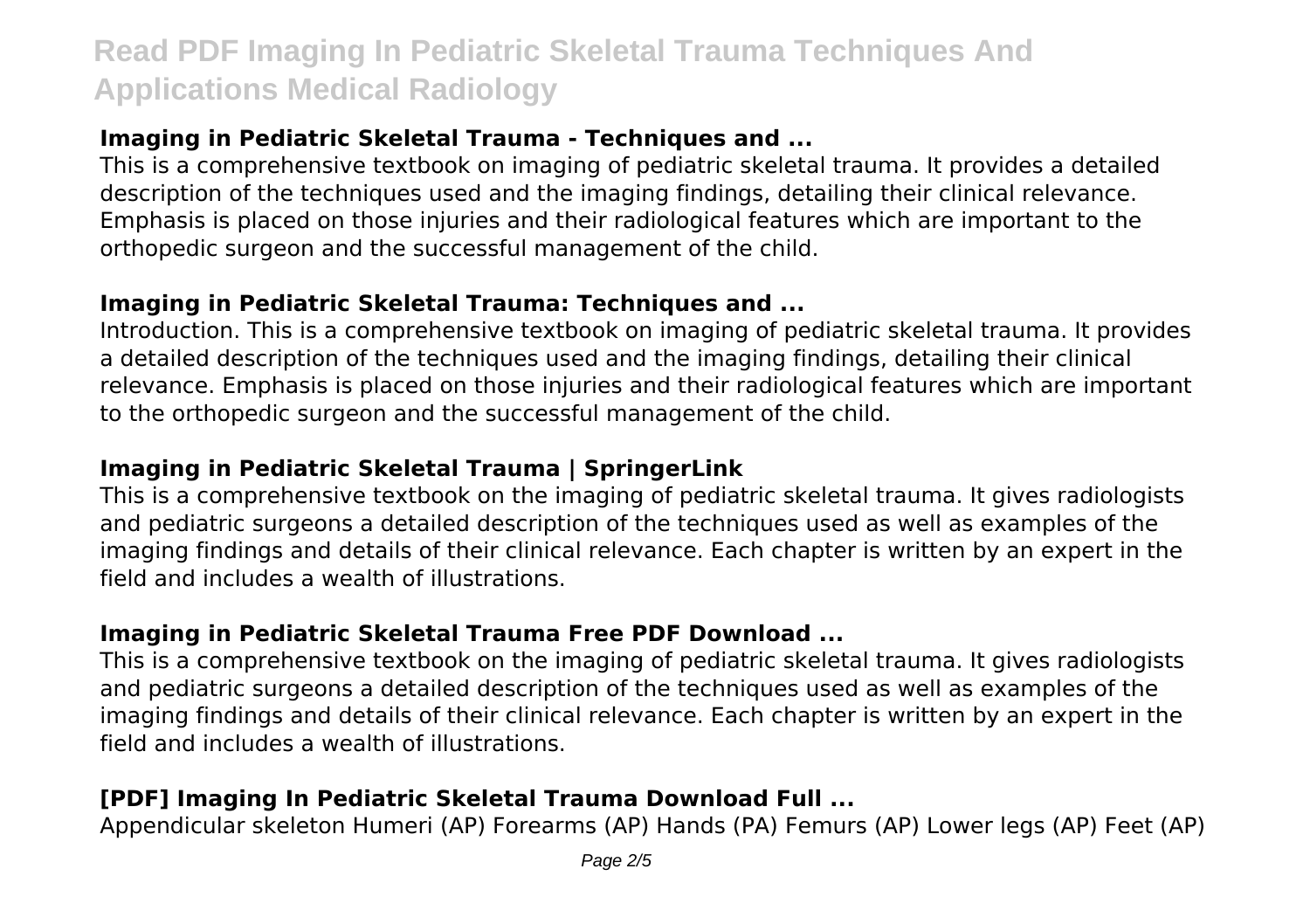Axial skeleton Thorax (AP, lateral, right, and left obliques), to include ribs, thoracic, and upper lumbar spine Pelvis (AP), to include the midlumbar spine Lumbosacral spine (lateral) Cervical spine (lateral) Skull (frontal and lateral) The skeletal survey should determine a…

#### **Pediatric Skeletal Trauma | Radiology Key**

Cornelia Wenokor, MD. Pediatric bones are softer than adult bones as they are more porous and less well mineralized. There are distinct anatomic differences between the pediatric and adult bone, and a nomenclature has evolved to identify the fractures and the different regions of the pediatric bone affected ().Pediatric bones demonstrate a physis or growth plate, seen as a lucency between the ...

# **Pediatric Skeletal Trauma | Radiology Key**

At some institutions, the imaging coverage at head CT is extended inferiorly through the C3 vertebral body (C3) to visualize the craniocervical junction and upper cervical spine in all trauma patients who undergo brain trauma imaging, with CT essentially used as a screening examination for the craniocervical junction and upper cervical spine, the areas most likely to be injured in pediatric patients.

# **Emergent Imaging of Pediatric Cervical Spine Trauma ...**

Imaging: Radiographs are the mainstay of imaging of traumatic injuries to the pediatric skeleton. As a general rule, two orthogonal views are obtained to assess for fracture at nonosteoarticular locations and an additional oblique view at osteoarticular locations.

# **Skeletal Trauma | Radiology Key**

Physeal trauma is unique to children and has characteristic patterns on imaging. The radiologist who is familiar with developmental anatomy and common pediatric fractures is more effective at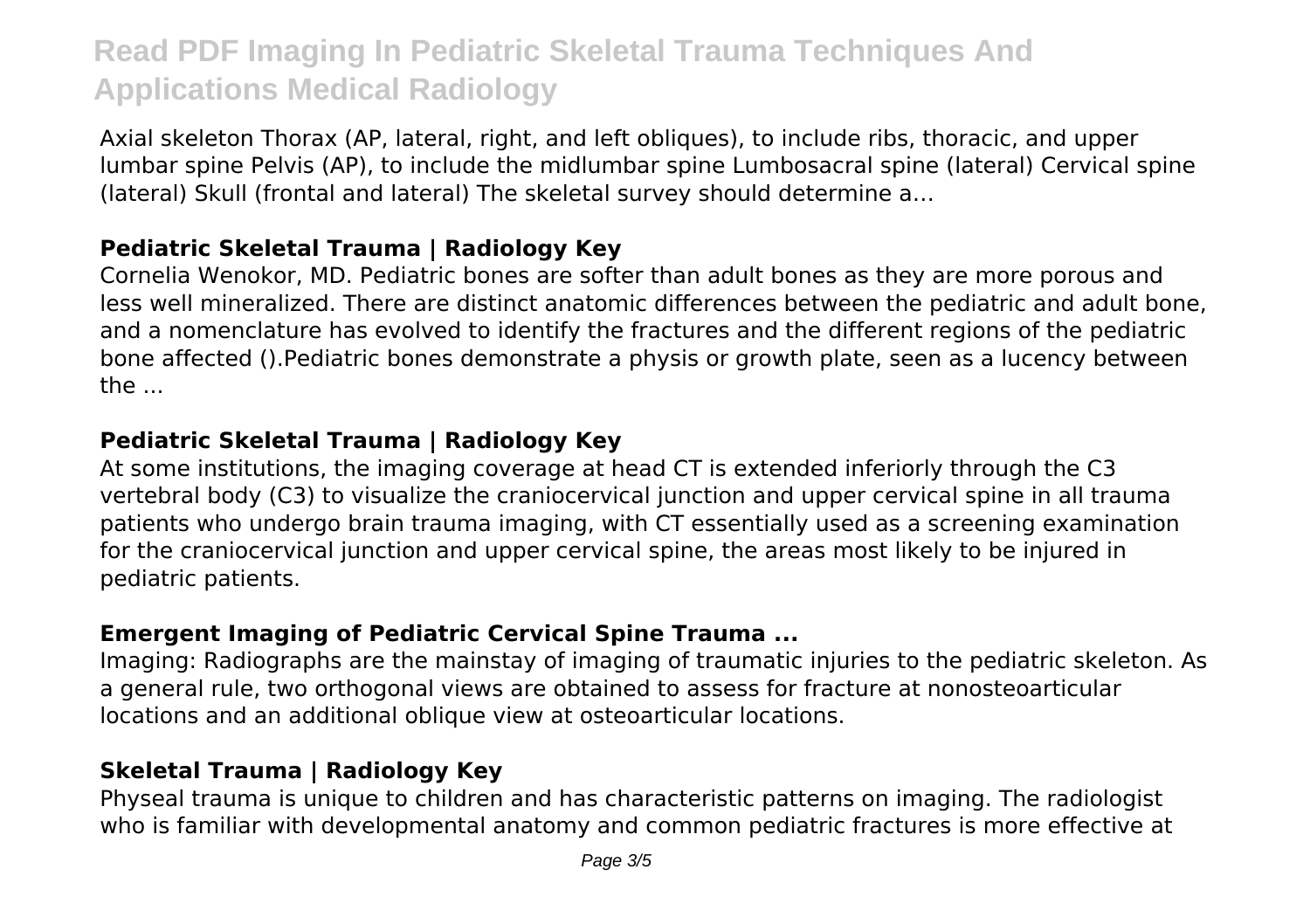directing care in the emergency department.

#### **Skeletal Trauma | Radiology Key**

Cross-sectional imaging is sometimes indicated to evaluate equivocal fractures and growth cartilage injuries or to distinguish trauma from other pathology such as infection or tumor. Ultrasound (US) is currently underutilized but can delineate cartilaginous structures and further assess osseous and physeal fractures.

#### **Skeletal Trauma: General and Unique Considerations in ...**

Following a discussion of the various imaging manifestations of pediatric chest trauma by anatomic location, the authors discuss their diagnostic approach to the pediatric multitrauma patient with ...

#### **(PDF) Imaging Evaluation of Pediatric Chest Trauma**

In general, the radiographic skeletal survey is the method of choice for global skeletal imaging in cases of suspected abuse. 14 General-purpose (medium-speed) pediatric imaging systems provide insufficient anatomic detail to image the skeleton of the abused infant or young child.

# **Diagnostic Imaging of Child Abuse | American Academy of ...**

The kVp range employed in skeletal survey imaging is 55 to 70, which is generally used for all images of the appendicular skeleton, skull, and spine of infants. In the toddler, the kVp is increased as necessary when imaging the skull and spine.

# **ACR–SPR Practice Parameter for Skeletal Surveys in Children**

Exceptional in scope and lavishly illustrated throughout, Imaging of Skeletal Trauma continues to offer a comprehensive view of diagnostic imaging in the evaluation of skeletal trauma, now in one consolidated single volume.